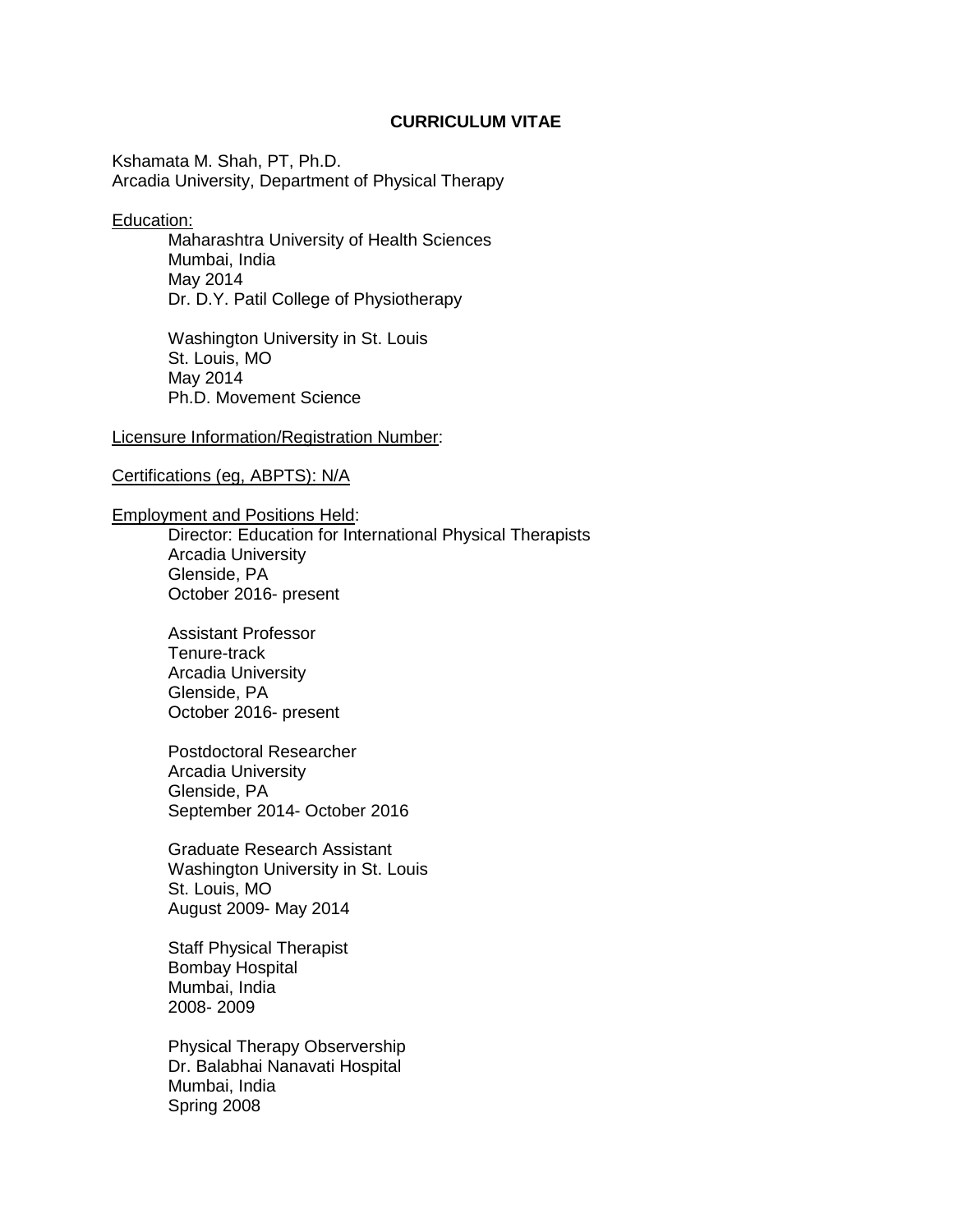Physical Therapy Observership Sir Hurkisondas Hospital Mumbai, India Fall 2005

Peer Reviewed Publications:

In Preparation:

Shah KM; Safford D, McClure PW. A review of the mechanisms related to rotator cuff rehabilitation in patients with rotator cuff disease.

Shah KM; Brennan M; Bucantis J; Erik K; Washatka, J; McClure PW. Reliability of rotator cuff muscle cross-sectional area and tissue greyscale analysis using ultrasound in healthy adults.

Shah KM; Casey A; Hoerst J; Johnson D; Kelly S; Smith N; McClure PW. Acute and longterm changes in Acromiohumeral Distance (AHD) following a fatigue protocol (FP) and a six-week exercise program.

#### Published:

McClure PW, Shah KM, Tate A. Examination and Management of Scapular Dysfunction. In Skirven, T., Osterman, A., Fedorczyk, J. and Amadio, P. (2019). Rehabilitation of the Hand and Upper Extremity, 2-Volume Set. London: Elsevier Health Sciences. (7th edition) Previous version: Skirven, T., Osterman, A., Fedorczyk, J. and Amadio, P. (2011). Rehabilitation of the Hand and Upper Extremity, 2-Volume Set. London: Elsevier Health Sciences.

Greenberg EM, Lawrence JTR, Fernandez-Fernandez A, Shah KM, McKenna C, Rowan ML, Kim J, McClure P. Physical and Functional Differences in Youth Baseball Players With and Without Throwing Related Pain. Orthop J Sports Med. 2017;5:11, 2325967117737731

Shah KM; Baker T; Dingle A; Hansmeier T; Jimenez M; Lopez S; Marks D; Safford D; Sternberg A; Turner J; McClure PW. Development and Reliability of the Timed Functional Arm and Shoulder Test (TFAST). Journal of Orthopedic and Sports Physical Therapy. 2017 Mar 3:1-41. doi: 10.2519/jospt.2017.7136.

Shah KM. Letter to the Editor-in-Chief of JOSPT as follows: "Clinically Meaningful Outcome Measures in Patients With Shoulder Problems" with Authors' Response Journal of Orthopedic and Sports Physical Therapy 2017;47(9):693-695. doi:10.2519/jospt.2017.0205.

Shah KM, Clark BR, McGill JB, Lang CE, Maynard JD, Mueller MJ. Relationship between advanced glycation end products and upper extremity impairments in individuals with diabetes mellitus. Physical Therapy Journal. 2015 Aug;95(8):1111-9. doi:10.2522/ptj.20140340.

Shah KM, Clark BR, McGill JB, Lang CE, Mueller MJ. Shoulder limited joint mobility in people with diabetes mellitus. Clinical Biomechanics (Bristol, Avon). 2015 Mar;30(3):308- 13.doi:10.1016/j.clinbiomech.2014.12.013.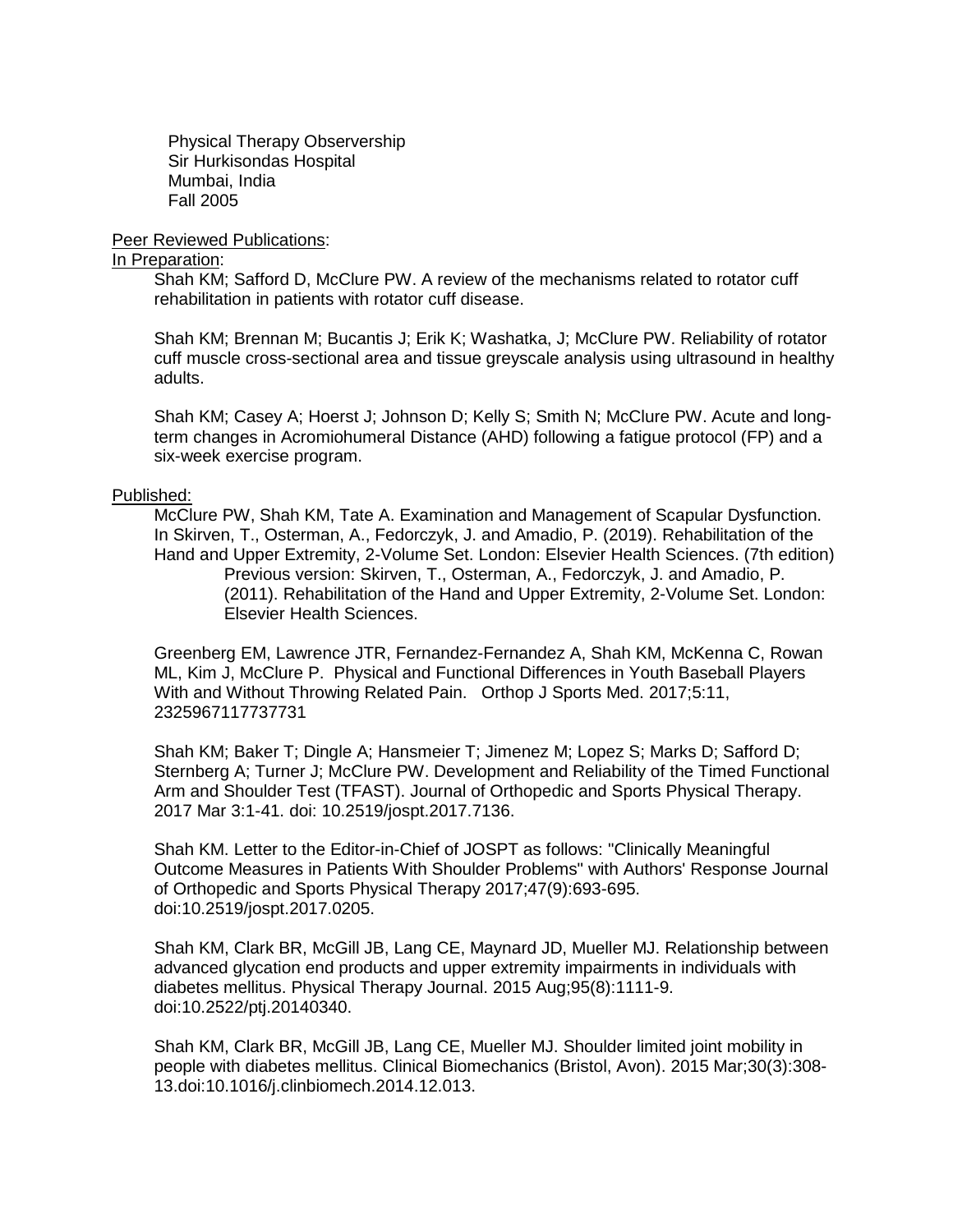Shah KM, Clark BR, McGill JB, Mueller MJ. Upper extremity impairments in patients with diabetes mellitus. Physiotherapy. 2015 Jun;101(2):147-54. http://dx.doi.org/10.1016/j.physio.2014.07.003.

Shah KM, Mueller MJ. Effect of selected exercises on in-shoe plantar pressures in people with diabetes and peripheral neuropathy. Foot (Edinb). 2012 Sep; 22(3):130-4. doi: 10.1016/j.foot.2012.05.001

### Published Abstracts of Peer Reviewed Presentations:

Nelson LB; To Dukta J; Audette J.; Shah KM; Wong MS; Lazarro R, Li L. Physical Therapy Education: China, India, Philippines and the United States – Global Perspectives, Local Implications [presentation – education session]. Combined Section Meeting, American Physical Therapy Association, Denver, CO. February, 2020.

Safford DW, Shah KM, Turner J, McClure PW. Measurement Properties of the Timed Functional Arm and Shoulder Test (TFAST) in Patients with Shoulder Problems [presentation]. Combined Section Meeting, American Physical Therapy Association, Denver, CO. February, 2020.

Shah KM; Madara K; Diehl D; Hyer M; Schur J; McClure PW. Shoulder EMG Activity and Muscle Force during Make Versus Break Tests [poster]. Combined Section Meeting, American Physical Therapy Association, Denver, CO. February, 2020.

Shah KM, Readinger J, Desjadon K; O'Neil K, Sontheimer N; Derisme A, Olson T, Shqeirat H, Philip McClure PW. Feasibility of the Timed Functional Arm and Shoulder Test (TFAST) in people with Parkinson Disease (PD) [poster]. Combined Section Meeting, American Physical Therapy Association, Denver, CO. February, 2020.

Muth S; McClure PW; Shah KM; Stackhouse S. Neurosensory Responses to Thrust Manipulation in People with Signs of Rotator Cuff Tendinopathy [poster]. Combined Section Meeting, American Physical Therapy Association, Denver, CO. February, 2020.

Comparison of The Make Versus Break Tests For Shoulder Muscle Force [poster]. Shah KM; Diehl D; Hyer M; Schur J; McClure PW. Combined Section Meeting, American Physical Therapy Association, Washington DC. January 2019. World Confederation for Physical Therapy Congress, Geneva, Switzerland. May 2019

Effect of Pain And Exercise On Voluntary Activation Of The Rotator Cuff Muscles [poster]. Shah KM; Safford D; Cooper J; Sweitzer B; Karduna A; McClure PW. Combined Section Meeting, American Physical Therapy Association, Washington DC. January 2019. World Confederation for Physical Therapy Congress, Geneva, Switzerland. May 2019

Reliability, Validity, and Responsiveness of the Timed Functional Arm and Shoulder Test (TFAST) in Patients with Shoulder Problems [poster]. Safford DW, Shah KM, Turner J, McClure PW. Combined Section Meeting, American Physical Therapy Association, Washington DC. January 2019.

Feasibility of the Timed Functional Arm and Shoulder Test (TFAST) in people with Parkinson Disease (PD) [poster]. Shah KM, Readinger J, Derisme A, Olson T, Shqeirat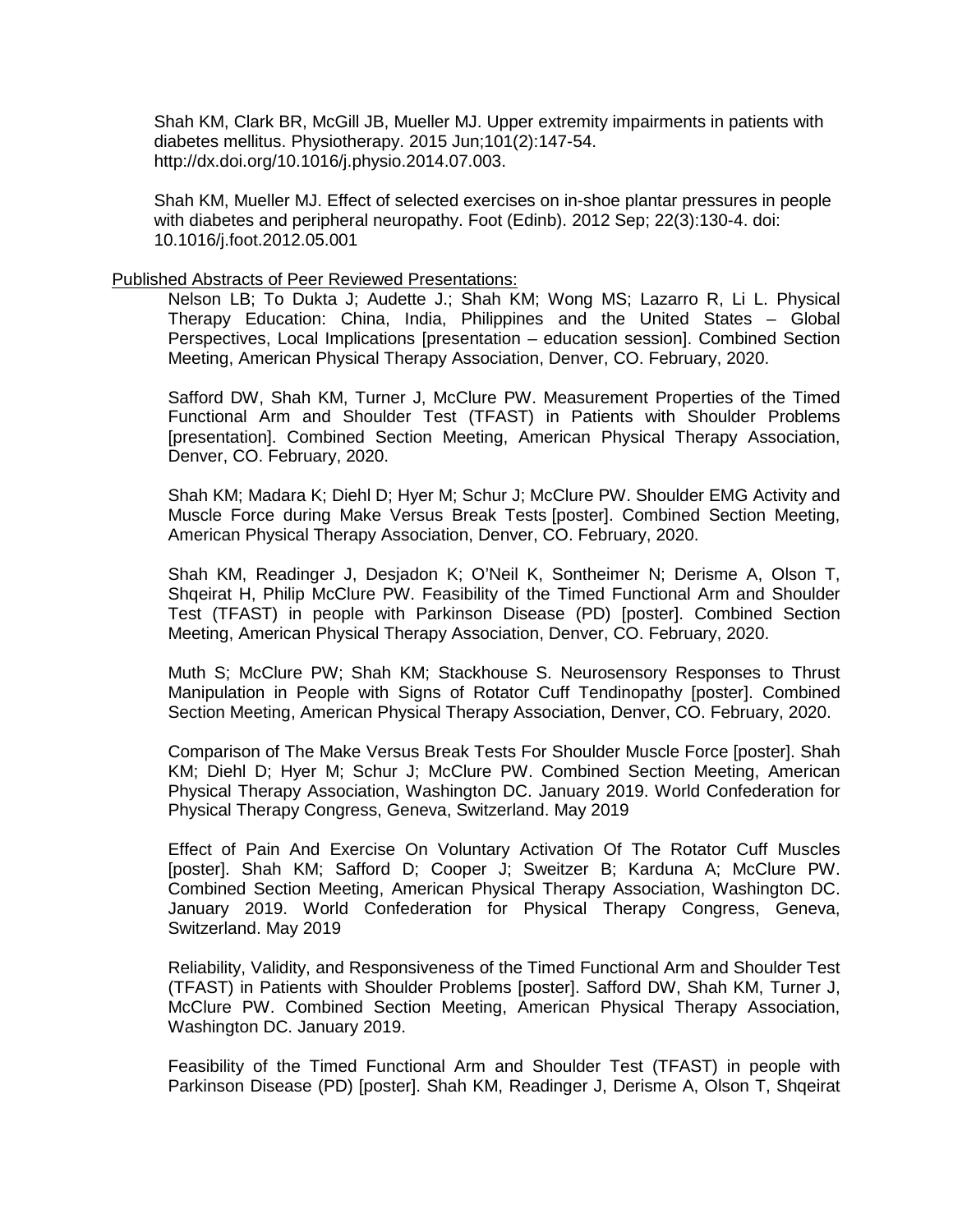H, Philip McClure PW. Combined Section Meeting, American Physical Therapy Association, Washington DC. January 2019

Acute and long-term changes in Acromiohumeral Distance (AHD) following a fatigue protocol (FP) and a six-week exercise program [poster]. Shah KM; Casey A; Hoerst J; Johnson D; Kelly S; Smith N; McClure PW. Combined Section Meeting, American Physical Therapy Association, New Orleans, LA. February 2018

Development and Reliability of the Timed Functional Arm and Shoulder Test (FAST). Shah KM; Baker T; Dingle A; Hansmeier T; Jimenez M; Lopez S; Marks D; Safford D; Sternberg A; Turner J; McClure PW. World Confederation of Physical Therapy Congress, July 2017, Cape Town, South Africa. July 2017

Reliability of ultrasound measurements of rotator cuff muscle crosssectional area in healthy adults [poster]. Shah KM; Brennan M; Bucantis J; Erik K; Washatka, J; McClure PW. Combined Section Meeting, American Physical Therapy Association, San Antonio, TX. February 2017. World Confederation of Physical Therapy Congress, July 2017, Cape Town, South Africa. July 2017.

Reliability of the Functional Arm and Shoulder Test in Older Adults [poster]. Shah KM; Marks D; Safford D; Turner J; McClure PW. Combined Section Meeting, American Physical Therapy Association, Anaheim, CA. February 2016.

Functional Arm and Shoulder Test Performance in High-School Athletes [poster]. Shah KM; Baker T; Lopez S; Sternberg A; McClure PW. Combined Section Meeting, American Physical Therapy Association, Anaheim, CA. February 2016.

Development and Reliability of the Functional Arm and Shoulder Test (FAST) [poster]. Shah KM; Baker T; Dingle A; Hansmeier T; Jimenez M; Lopez S; Marks D; Safford D; Sternberg A; Turner J; McClure PW. 5<sup>th</sup> Annual Clinical Showcase, John Hopkins Physical Medicine and Rehabilitation, Baltimore, MD. October 2015

Advanced glycation end-products and upper extremity movement impairments in people with diabetes mellitus [poster]. Shah KM; Clark BR; McGill JB; Lang CE; Mueller MJ. University of Florida Annual Neuromuscular Plasticity Symposium, Gainesville, FL. March 2014

Relationship between advanced glycation end-products and upper extremity movement impairments in people with diabetes mellitus. Shah KM; Clark BR; McGill JB; Lang CE; Mueller MJ. Abstract accepted for platform presentation, Gossman Student presentation (Section of Research). Combined Section Meeting, American Physical Therapy Association, Las Vegas, NV. February 2014.

Relationship between advanced glycation end-products and upper extremity movement impairments in people with diabetes mellitus. [poster]. Shah KM; Clark BR; McGill JB; Lang CE; Mueller MJ. Washington University School of Medicine Diabetes Research Center Diabetes Day Symposium, St. Louis, MO. November 2013

Relationship between advanced glycation end-products and upper extremity movement impairments in people with diabetes mellitus. Shah KM; Clark BR; McGill JB; Lang CE; Mueller MJ. Abstract accepted for platform presentation. Research Training Symposium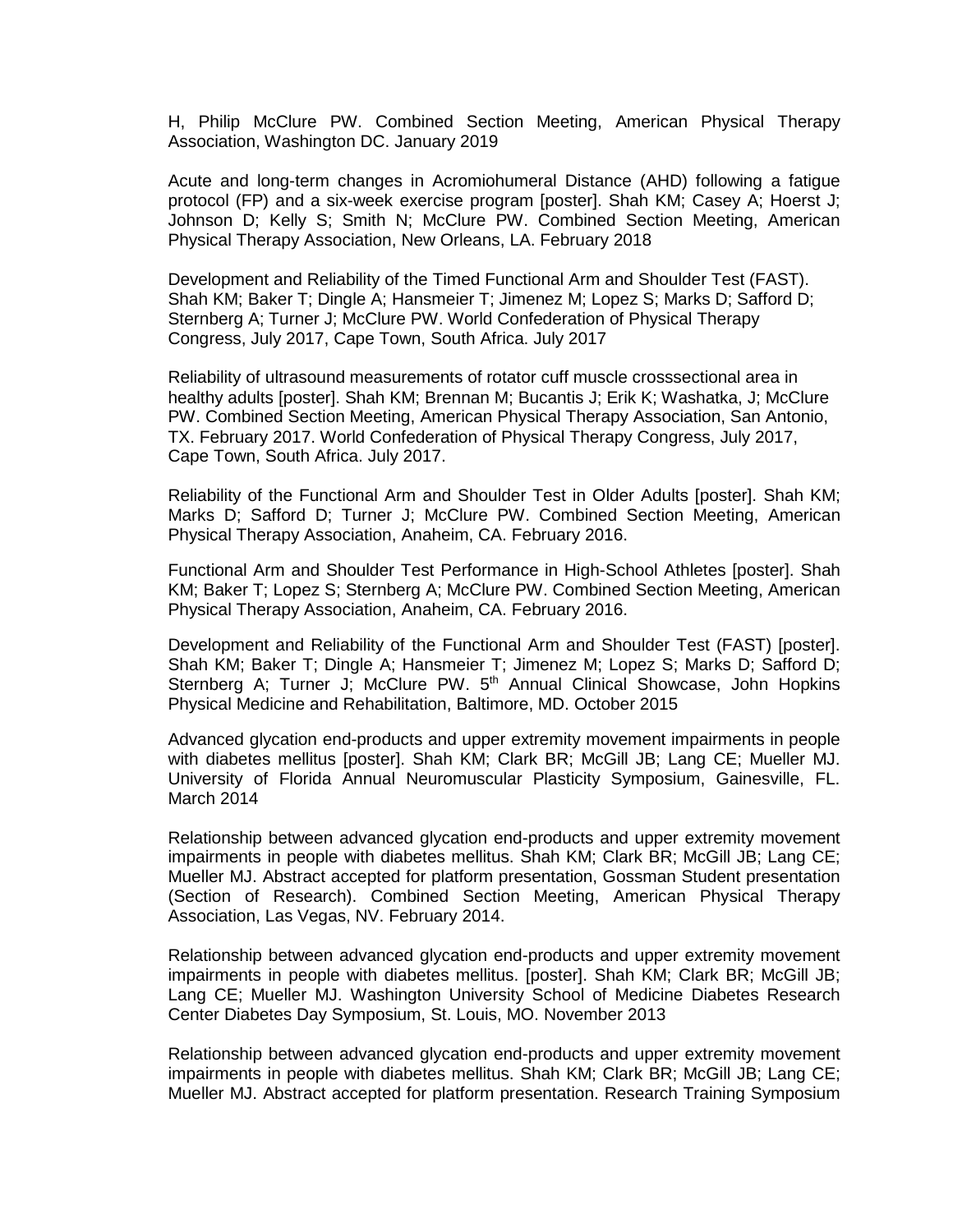and Poster Session, Washington University School of Medicine, St. Louis, MO. October 2013.

Upper Extremity impairments in a group of people with Diabetes Mellitus (DM) [poster]. Shah KM; Clark BR; McGill JB; Mueller MJ. Combined Section Meeting, American Physical Therapy Association, San Diego, CA. January 2013.

Upper Extremity impairments in a group of people with Diabetes Mellitus (DM) [poster]. Shah KM; Clark BR; McGill JB; Mueller MJ. Research Training Symposium and Poster Session, Washington University School of Medicine, St. Louis, MO. October 2012.

Effect of selected exercises on in-shoe plantar pressures in people with diabetes and peripheral neuropathy [poster]. Shah KM, Mueller MJ. 17<sup>th</sup> Annual Graduate Student Research Symposium, St. Louis, MO. February 2012.

Effect of selected exercises on in-shoe plantar pressures in people with diabetes and peripheral neuropathy [poster]. Shah KM, Mueller MJ. Combined Section Meeting, American Physical Therapy Association, Chicago, IL. February 2012.

### Peer Reviewed Scientific and Professional Presentations (those not previously cited above under abstracts):

Presenter: Shah KM

Role of Physical Activity in Managing Diabetes and its Musculoskeletal Complications Exercise and Physical Activity in Aging Conference July 2016

# Abstracts (that were not presented): N/A

Non-Peer Reviewed Publications: N/A

Non-Peer Reviewed Presentations:

Presenters: Shah KM, McClure PW Biomechanical & Motor Control Implications Related to Shoulder Pain 3<sup>rd</sup> Annual Arcadia Faculty Symposium October 2016

Presenter: Shah KM Shoulder Impairments in People with Diabetes 1<sup>st</sup> Annual Arcadia Faculty Symposium October 2015

# Funded/In Review Grant Activity:

Role: Co-Investigator (20% effort) (McClure – Co-PI; Karduna – PI) Title: Neurophysiology of Weakness and Exercise in Rotator Cuff Tendinopathy Funding Amount: \$764,860 The objective of this grant is to determine the adaptations in neural activation associated with pain relief and exercise in patients with rotator cuff tendinopathy. NIH/NIAMS 1R01AR063713-01A1 2014 – current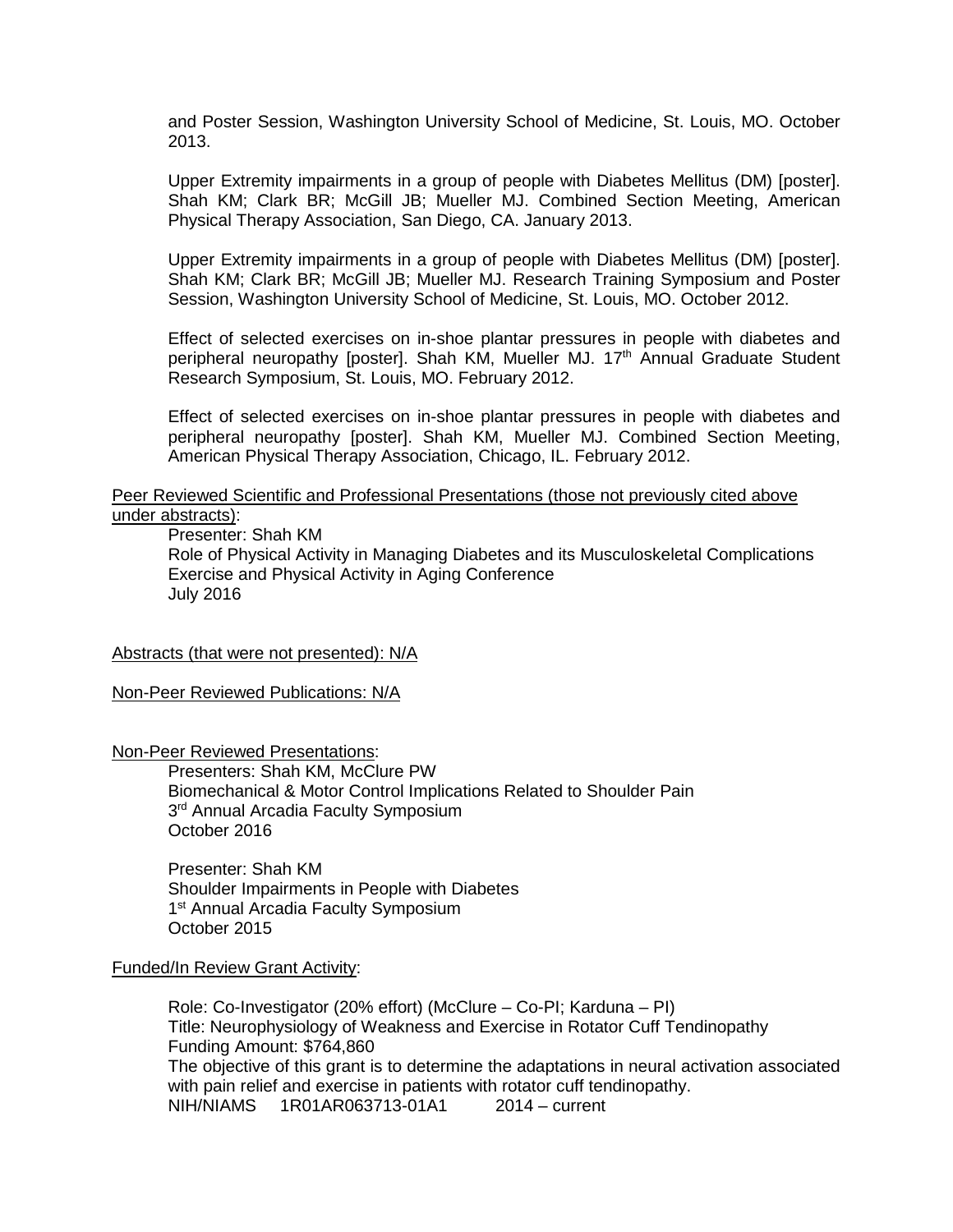Role: Co-Investigator/Mentor (Safford – PI)

Title: Reliability, Validity and Responsiveness of the Functional Arm and Shoulder Test (FAST) in Patients with Shoulder Problems.

Funding amount: \$22,579

The objective of this grant is to determine the psychometric properties of a new measure of shoulder performance that we have developed.

American Physical Therapy Association, Clinical Research Grant Program, Orthopedic Section Grant, 2017-2020

### Role: Co-Investigator (PI: Muth)

Title: Neurosensory Responses to Thrust Mobilization and Eccentric Exercise in People with Rotator Cuff Tendinopathy

Funding amount: \$15,000

Physical Therapists often use spinal manipulations for improving shoulder pain and function. The mechanism for why we see these changes in patient outcomes occur when manipulating a more proximal region i.e. thoracic region are not clearly understood. This project is looking at the muscle activation and quantitative pain processing assessment in patients with shoulder pain.

American Physical Therapy Association, Clinical Research Grant Program, Orthopedic Section Grant, 2014-2019

Continuing Education Workshops Organized:

Body Meets Brain: Applying Neurophysiologic Concepts to Orthopedic Rehabilitation 4<sup>th</sup> Annual Arcadia Faculty Symposium November 2019

Membership in Scientific/Professional Organizations:

International Society for Biomechanics

American Physical Therapy Association

Consultative and Advisory Positions Held: CGFNS Credentialing Agency Task Force July 2017-current

Student advising:

Advised DPT Students: Kylie Desjadon, Katy O'Neil, Nicole Sontheimer Project: Reliability of the Functional Arm and Shoulder Test in patients with neurologic conditions Arcadia University 2018-2020.

Advised DPT Students: Ian Diehl, Michael Hyer, Jacob Schur Project: Comparison of make versus break test for shoulder muscle force Arcadia University 2017-2019

Advised DPT Students: Ashley Derisme, Hamza Shqeirat, Tate Olson Project: Reliability of the Functional Arm and Shoulder Test in patients with neurologic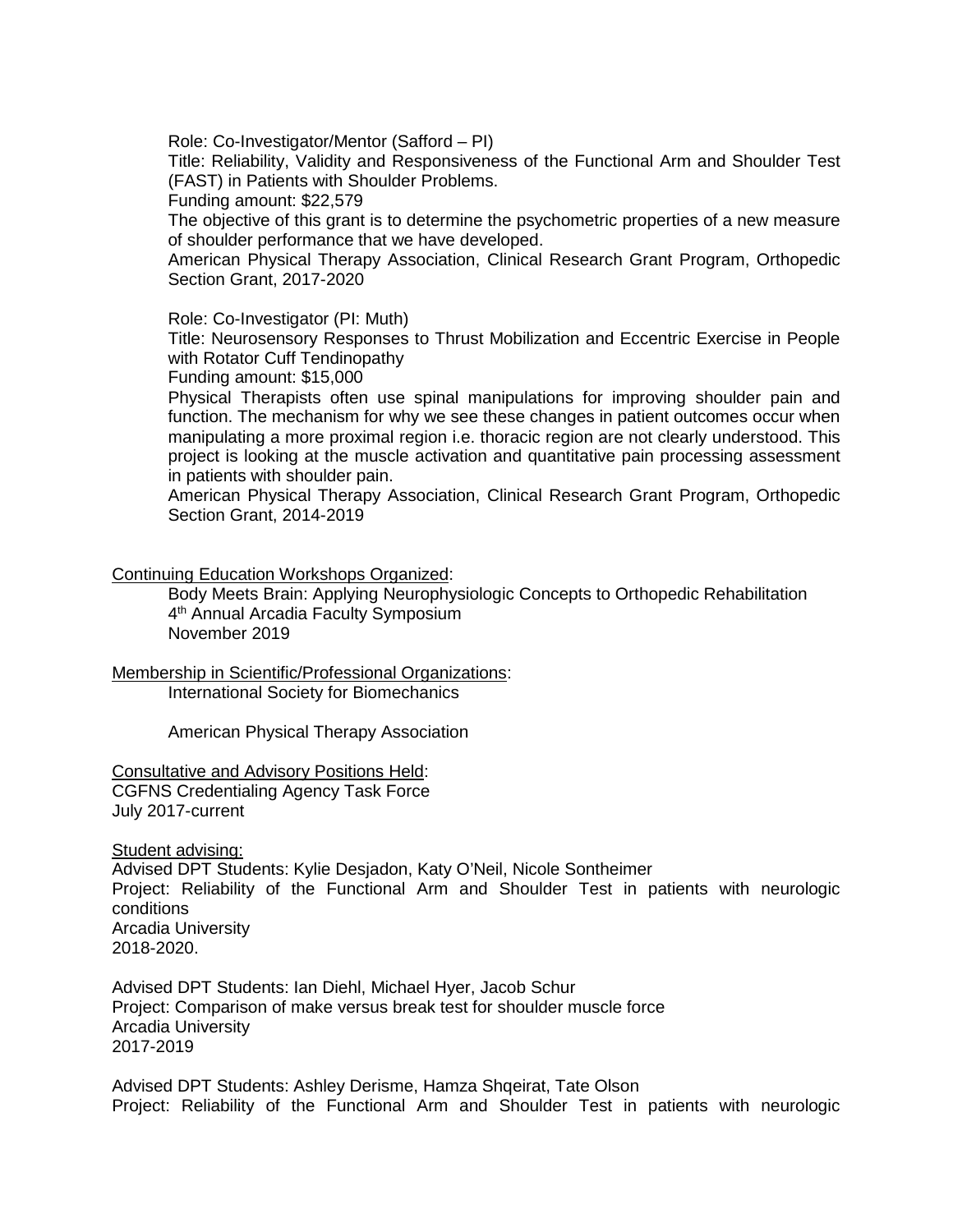conditions Arcadia University 2017-2019

Advised DPT Students: Abigayle Casey, Daniel Johnson, Samuel Kelly, Noah Smith, Jeffrey Hoerst Project: Establishing the changes in shoulder structures in response to fatigue and exercise Arcadia University 2016-2018

Advised DPT Students: Erik Kurst, Jonathan Waschtka, Matthew Brennan, Joseph Bucantis Project: Reliability of ultrasound measurements of rotator cuff muscle crosssectional area in healthy adults Arcadia University 2015-2017

Advised DPT Students: Daniel Safford, Jeffrey Turner, Dylan Marks Project: Reliability of the Functional Arm and Shoulder Test in Older Adults Arcadia University 2014-2016

Advised DPT Students: Timothy Baker, Sarah Lopez, Amanda Sternberg Project: Functional Arm and Shoulder Test Performance in High-School Athletes Arcadia University 2014-2016

Advised DPT Students: Molly Burns, Emily Martin Project: Reliability and relationship of Skin Intrinsic Fluorescence, a proxy measure of Advanced Glycation End-Products, in healthy adults and patients with diabetes at different body sites. Washington University in St. Louis 2012-2014

Advised Senior College Students: Luke Mueller, SungYeop Jeong Project: Effect of selected exercises on in-shoe plantar pressures in people with diabetes and peripheral neuropathy Washington University in St. Louis 2010-2011

Community Service:

Abstract Reviewer World Confederation for Physical Therapy Congress 2018- present

Journal Reviewer Clinical Biomechanics, Physical Therapy Journal, Archives of Physical Medicine and Rehabilitation, Journal of Orthopedic and Sports Physical Therapy 2013- present

Program Peer Mentor Washington University in St. Louis 2010- 2013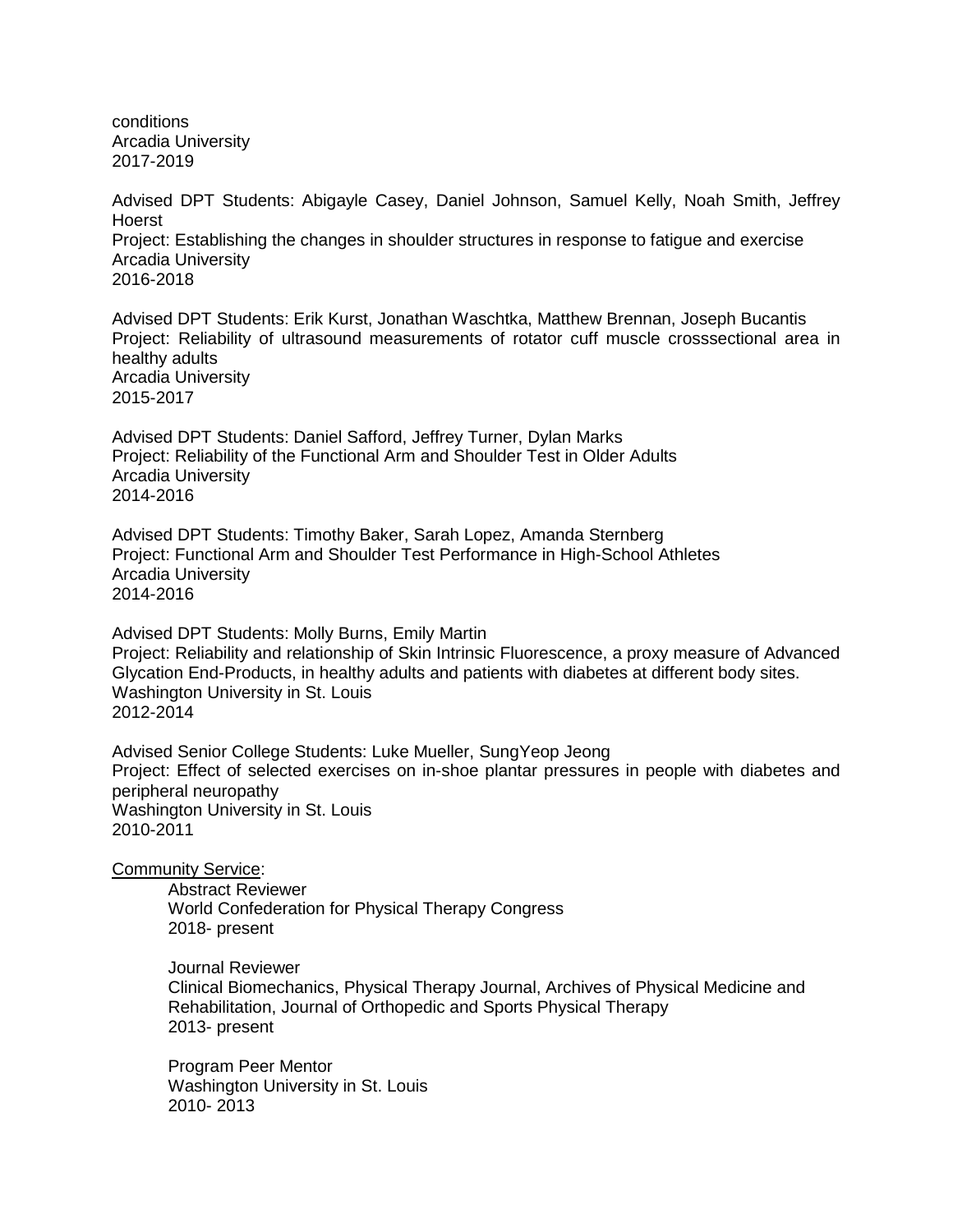General Secretary (student events) Dr. D.Y. Patil College of Physiotherapy 2006- 2008

#### Services to the University/College/School on Committees/Councils/Commissions: Arcadia University:

Taskforce for Course Evaluation 2018- present

Video Collaboration Sub-committee 2018- present

Biology Faculty Search Committee 2018- present

# Department of Physical Therapy:

Leader

Online and Social Media Committee 2018- present

**Director** Education for International Physical Therapists 2016- present Academic advisor for

Academic Advisor 10-12 students/year 2016- present

# Honors and Awards:

Best Poster Award Academy of Orthopedic Physical Therapy, APTA CSM 2019

Young Investigator Initiative Grant Workshop (selected) United States Bone and Joint Initiative (USBJI) 2018

Neuromuscular Scholar University of Florida 2014

Gossman Student Presentation Award APTA CSM 2014

Top 5 Platform Presentation Washington University Research Symposium 2013